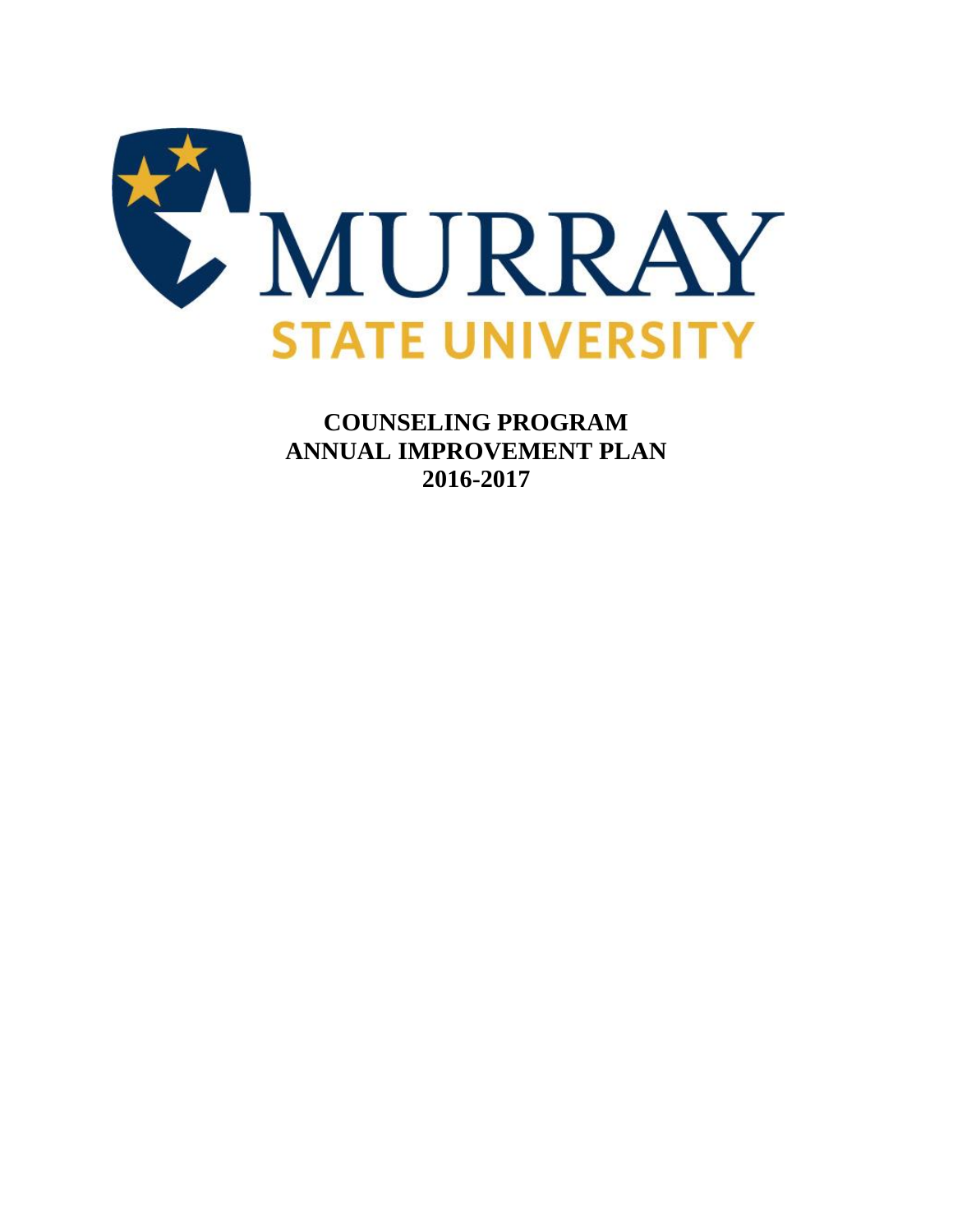## **Annual Improvement Plan**

**Purpose:** The Counseling (CNS) Program is dedicated to improve the Program curriculum, organization, and communication by frequent and routine evaluations. Various groups help in the evaluation process: CNS students during their last semester of the Program, graduates of the CNS Program within six months of graduating, employers of recent graduates, and practicum and internship site supervisors. Through an anonymous survey format, each of these groups provide feedback on the strengths and challenges of our Program curriculum and student educational experiences. The surveys are the Program Evaluation, the Graduate Survey, the Graduate Employer Survey, and the Site Supervisor Evaluation of Counseling Program. The CNS faculty compile, analyze, discuss and utilize the feedback to determine future foci and/or changes to the Program. In addition, at the end of each semester, CNS faculty review the progress of each student on all CACREP standards and utilize this information to enhance program curriculum and develop student remediation, if necessary. Lastly, we share the reports with our Advisory Board and discuss possible changes to the program.

**Major Findings:** There were a few trends found throughout the four surveys for both strengths and challenges of the Program.

**Program strengths.** Survey participants strongly identified the:

- $\triangle$  Approachability of faculty
- Program support
- Recognition of students as more than students (i.e., parents, family members, etc.)
- Diversity in Curriculum
- Clinical focus of program

**Site Supervisors:** Overall, the site supervisors ranked the counseling program between adequately prepared and well prepared on all standards. The highest rankings were in professional/personal growth, professional identity, ethics, and openness to feedback. Supervisors also ranked the students skills highest in career/lifestyle development (though there were three not applicable) and human growth and development. The overall ratings in actual skills were fairly consistent and at the high end of adequately prepared.

**Need for Program improvement.** Responses to program improvement included: focus more on the differences between school counseling and clinical mental health counseling, provide more school counseling focused supervision to school counseling students, be mindful of the challenges that school counseling students face in terms of completing clinical hours, and lessening focus on theory.

**Site Supervisors:** While many of the standards increased in score, there were seven areas where the scores did decrease minimally. Overall, the site supervisors rated the counseling program's preparation of students in the professional skills of leadership and the technical skills of appraisal, establishing counseling relationships and theory a little lower. One site supervisor did comment about the need for school counseling students to understand the difference between counseling in an agency setting and counseling in a school setting. This seems to be related to historical views of counseling and the continued struggle to move the counseling profession to be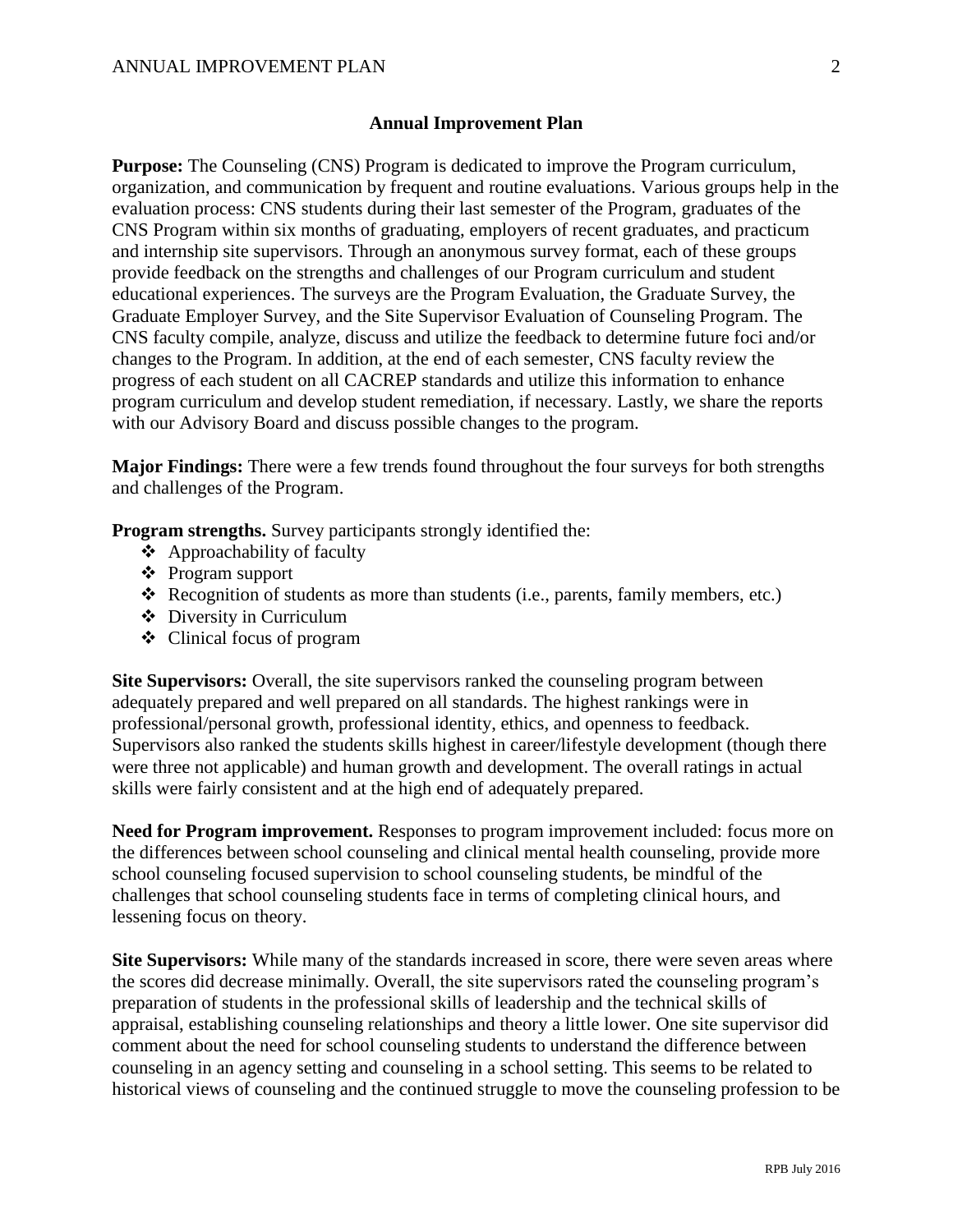more consistent with standards set forth by ASCA, ACA, and CACREP. Another site supervisor had concerns regarding the CIT's knowledge regarding the school system.

**Student Learning Outcomes (SLO's):** In addition to the above surveys, the CNS faculty also reviewed each CACREP standard for every student in courses the previous academic year. Below is an overview of the results.

**Met or Exceeded Core Standards:** All students met or exceeded the core standards measured in the following classes: CNS 617- Introduction to Counseling, CNS 618- Issues in Mental Health Counseling, CNS 734- Marriage, Couples and Family Counseling, CNS 752- Trauma and Crisis Counseling, CNS 686- Career Counseling, CNS 619- Foundational Counseling Techniques, CNS 624- Theories of Counseling, CNS 692- Group Counseling, CNS 725- Middle/Secondary School Counseling, CNS 790- Practicum (fall 2015, spring 2016), CNS 794- Internship I (fall 2015, spring 2016), CNS 795- Internship II (fall 2015, spring 2016), CNS 635- Human Growth and Development (summer 2015, fall 2015, spring 2016), CNS 671- Multicultural Counseling (summer 2015, spring 2016). No Core Standards were assessed in CNS 676- Diagnosis and Treatment Planning or CNS 722- Substance Use and Addictions Counseling.

**Developing or Did not Meet Core Standards:** One student did not meet standard G1h and G8e – the failure was more caused by plagiarizing the material rather than lack of knowledge of the content. These standards will need to be assessed in the research course.

**Met or Exceeded Clinical Mental Health Counseling Standards:** All students met or exceeded the CMHC standards measured in the following courses: CNS 625- Legal and Ethical Issues, CNS 618- Issues in Mental Health Counseling, CNS 734- Marriage, Couple, and Family Counseling, CNS 752- Trauma and Crisis Counseling, CNS 722- Substance Use and Addictions Counseling, CNS 790- Practicum (spring 2016, fall 2015), CNS 794- Internship I (fall 2015), CNS 795- Internship II (fall, 2015, spring 2016), CNS 671 (summer 2015, spring 2016). No CMHC standards were assessed in CNS 692- Group Counseling.

**Developing or Did not Meet CMHC Standards:** One student was developing standard D7. This will be reassessed in Internship. One student was developing standard D9 and will be reassessed in Internship II.

**Met or Exceeded School Counseling Standards:** All students met or exceeded the SC standards measured in the following courses: CNS 617- Introduction to Counseling, CNS 624- Theories of Counseling, CNS 671- Multicultural Counseling, CNS 635- Human Growth and Development (summer 2015, fall 2015, spring 2016), CNS 625- Legal and Ethical Issues, CNS 676- Diagnosis and Treatment Planning. CNS 790- Practicum (fall 2015, spring 2016), CNS 794- Internship I (fall 2015, spring 2016), CNS 725- Middle/Secondary School Counseling. No standards were assessed in CNS 692- Group Counseling.

**Developing or Did not Meet School Counseling Standards:** CNS 720- Elementary School Counseling: One student did not meet standards A2, A3, A5, D3, I2, J2, K1, K3, D5, P1 or P2. There was an issue of student plagiarism and student will be reassessed in Internship. Another student in CNS 720 did not meet standard P2 or I2 and will be reassessed in Internship.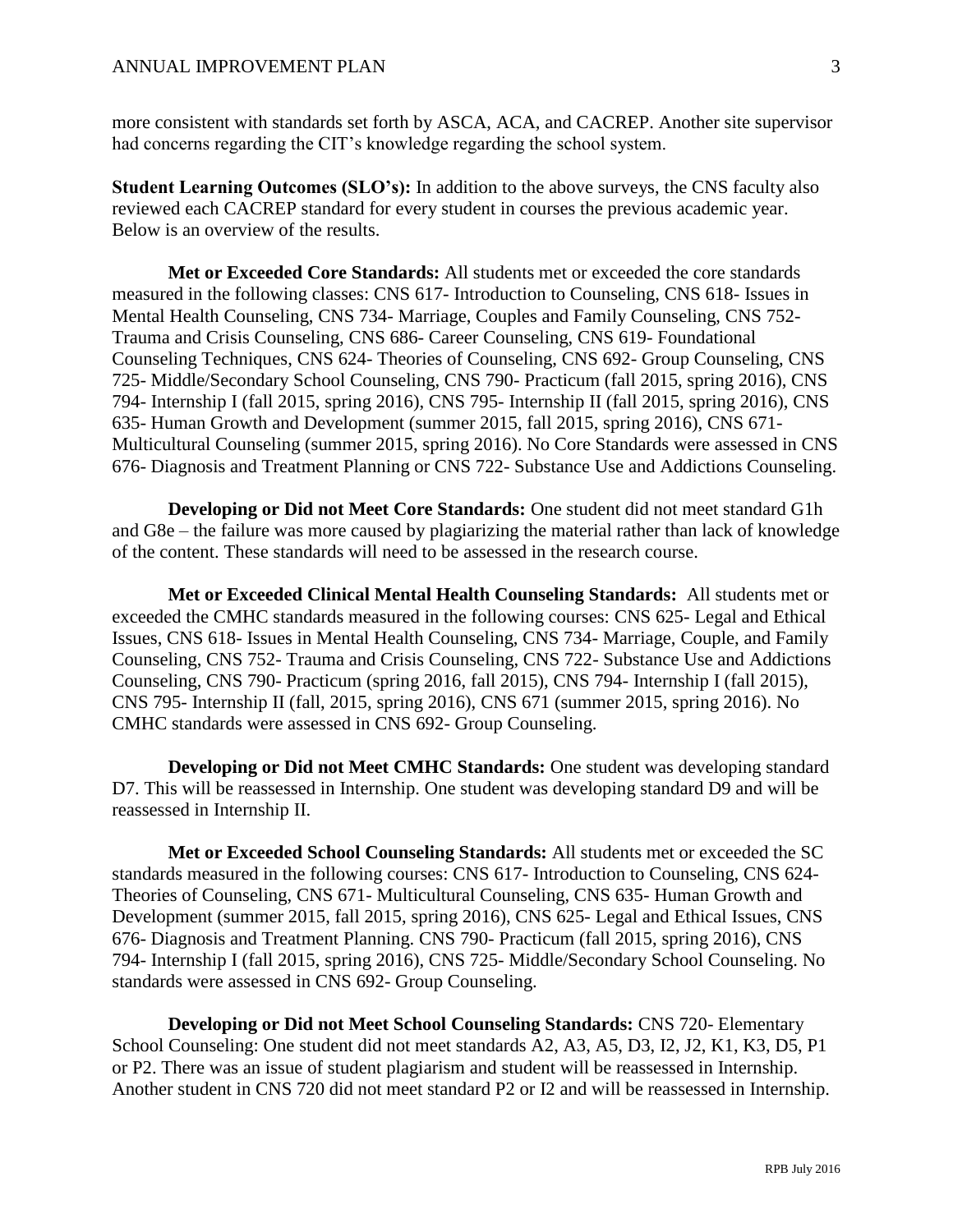One student was developing standards in D3, J2, K2 and will be reassessed in practicum. CNS 794- Internship I (spring 2016): Two students were developing D5 (microskills) and will be reassessed in Internship II.

**Plan for improvement:** The CNS Program will continue to work on various areas to enhance the curriculum and the learning experiences for students. Many changes have already been made. For instance, each course syllabus has been reorganized, standardized (according to CACREP national standards, CAEP, and EPSB), and updated to strengthen the focus on counseling theory, multicultural issues, and application of skills. Also, the organization of the Program itself has been restructured to offer consistency in course offering and uniformity of student expectations.

In the upcoming year, the Program will use the results of these surveys and SLO's to further develop the curriculum and Program structure. While the vast majority of the students met or exceeded the Core and program specific CACREP standards, there are some areas to review.

- Adjustments that will be made to specific courses include:
	- o Treatment planning, case documentation, and risk assessment has also been embedded into CNS 618- Issues in Mental Health Counseling and CNS 694- Advanced Counseling and Supervision.
	- o Given the mixed results regarding theory, faculty will continue to monitor student and site feedback and determine if a change in curriculum is needed.
	- o The school counseling courses (CNS 720- Elementary School Counseling and CNS 725- Middle/Secondary School Counseling) will be reviewed. The instructor will review the assignments and rubrics to ensure they are accurately measuring the above listed SLO's.
	- o CNS 752- Trauma and Crisis Counseling will now have a greater focus in practical application. Students will create a crisis/ trauma scenario and demonstrate how they would use an interdisciplinary treatment team to respond to the situation.
	- o Upon analyzing the Clinical Midpoint Application Examination, it was determined that question four on the adult question is not sufficiently represented on the rubric. Faculty will review question and rubric and make adjustments.
	- o In addition, faculty need to identify a process for addressing SLO's measured in CNS 795- Internship II that are not met or developing. Typically students take this course in their last semester, therefore the faculty will develop a plan of action for addressing unmet standards.
- Faculty will continue keep a list of students who have not successfully met each standard and identify a future class in which those standards will need to be assessed.
- $\triangle$  Faculty will continue to enhance the advising process by using and regularly updating a database that outlines student progress through program and continue to utilize Facebook, twitter and Instagram to better reach students and community.
- $\triangleleft$  Lastly, and most concerning, is the low number in student skill in establishing a helping relationship with clients. As a faculty, we will devote more time to case study, practical experiences, and feedback to ensure this necessary component is addressed and remedied.